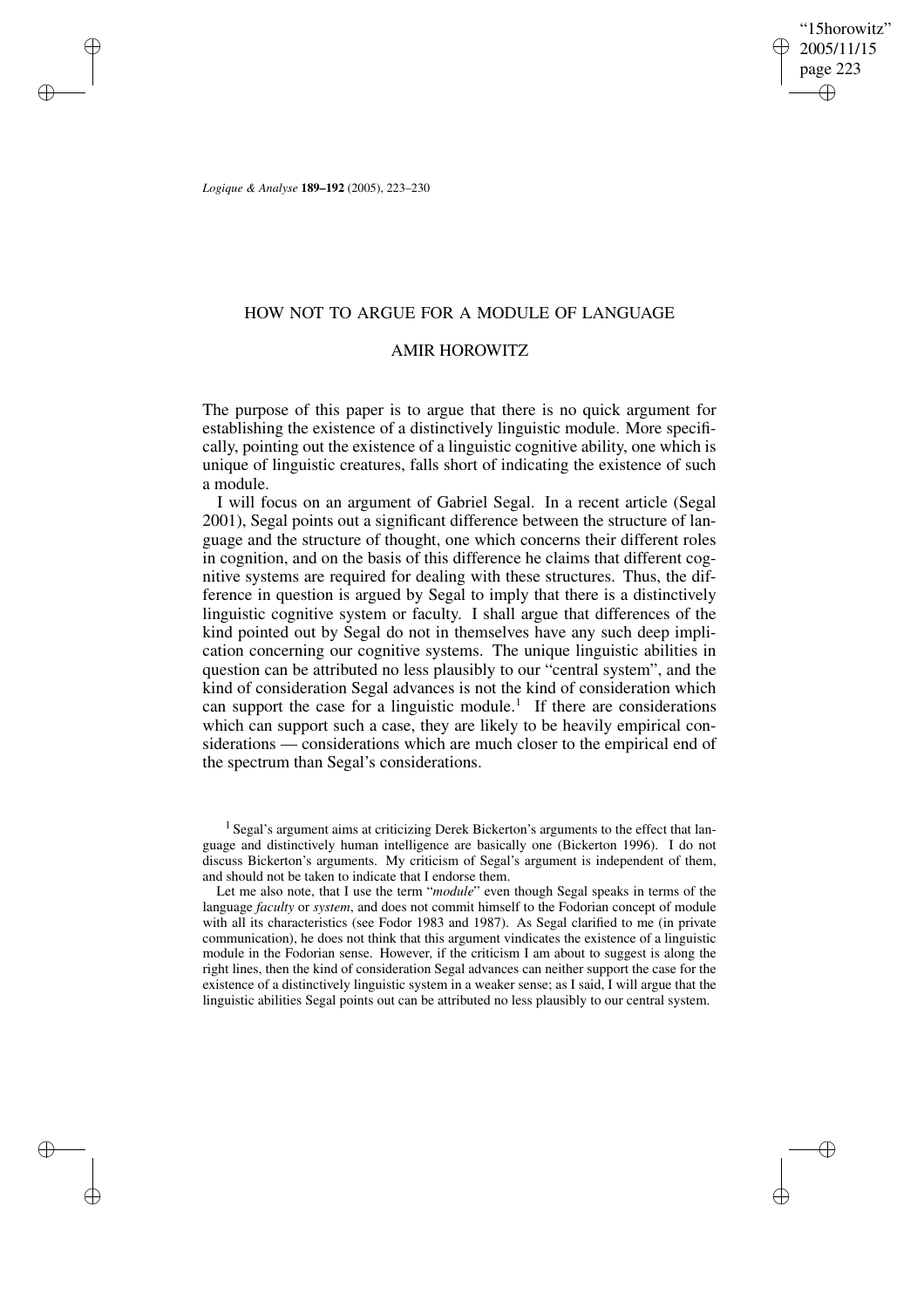"15horowitz" 2005/11/15 page 224 ✐ ✐

✐

✐

#### 224 AMIR HOROWITZ

I

Segal concedes, for the sake of argument, that the syntactic structures of natural language sentences are just like the structures of Mentalese representations, but he draws a distinction between the kind of structure a representation has and the role a representation plays in cognition. The structures of natural language sentences and those of Mentalese representations, he argues, play very different roles in cognition, so that it becomes clear that two different cognitive systems are involved: one for thought and one for language. Segal focuses on the following example (p. 127):

(1) Mary's Ferrari is faster than any Lotus.

(2) If [Mary's Ferrari is faster than any Lotus], Pete will eat his hat.

While (1) and the antecedent of (2) are alike in surface form, they have different semantic features, for in (1) "any" means *every*, while in (2) it can be interpreted either as *every* or as *at least one*. What fixes the different possibilities of interpreting "any" are the underlying syntactic structures associated with  $(1)$  and  $(2)$  and rules defined over them. For interpreting  $(1)$  and  $(2)$ , Segal argues, our cognition must be able to construct these structures and assign them to the surface forms. Thus, however alike the structures of language and thought may be, their roles in cognition are very different, since the structures of language alone are subject to such a process of interpretation. "It therefore looks as if we need different cognitive systems to deal with them." (p. 128) That means that there is a distinctively linguistic cognitive system or module, different from the central system that supports our (non-linguistic) thinking.

By relying on this idea, Segal adds, we can explain why an hypothetical ape with syntaxlike conceptual representations cannot learn syntax: what he lacks is the ability to assign the relevant structures to external signs and use these assignments as a basis for judgements of grammaticality and meaning. Even if the ape has the two conceptual representations that correspond, respectively, to the two possible interpretations of (1), he might still lack a cognitive system that specifies when "any" is to be mapped to the concept *every* and when it is to be mapped to the concept *at least one* (pp. 127–28).

II

The difference between the cognitive roles of natural language representations and Mentalese representations that is pointed out by Segal is a significant difference. As Segal's example shows, the role of the structures of

✐

✐

✐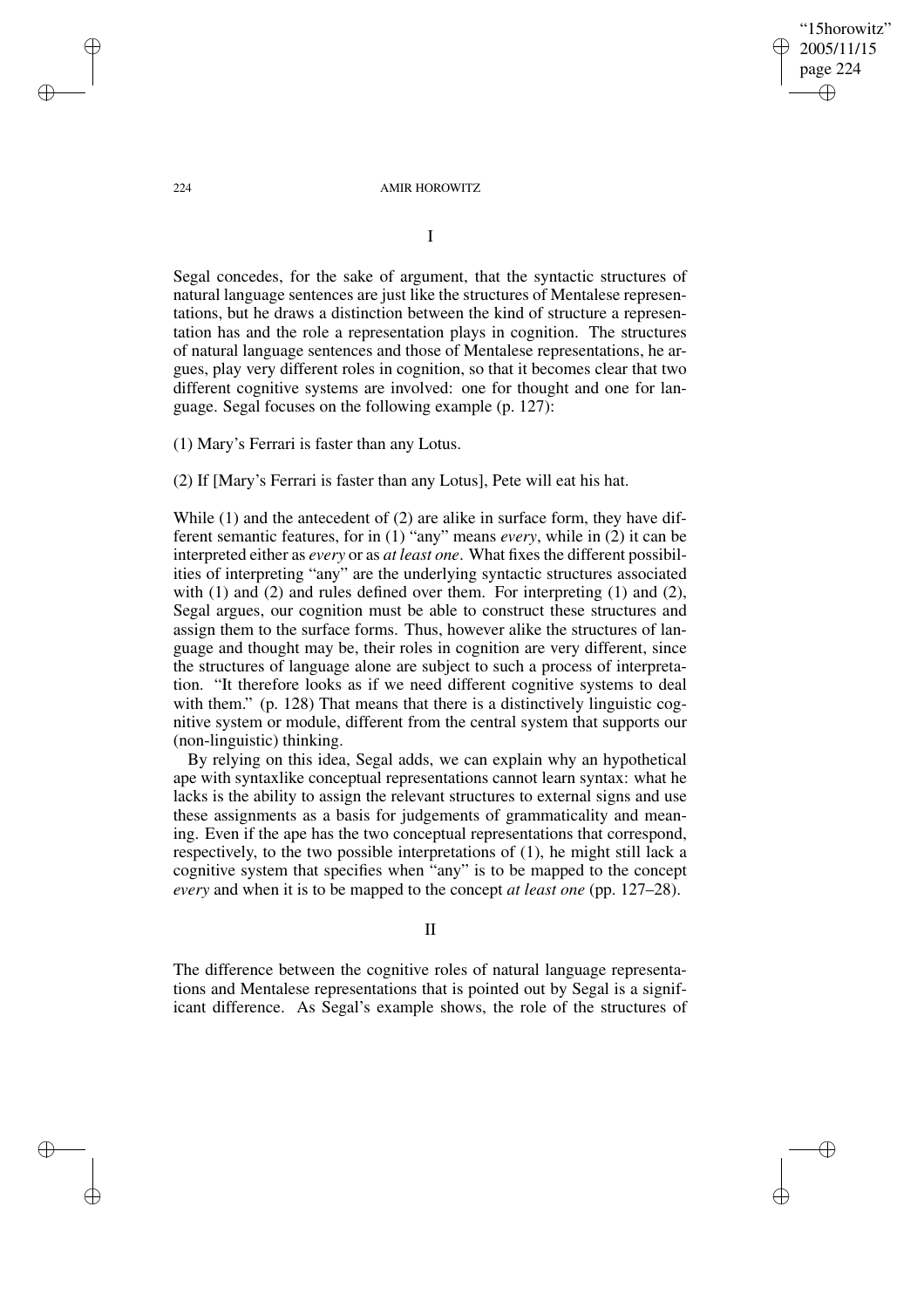HOW NOT TO ARGUE FOR A MODULE OF LANGUAGE 225

✐

✐

✐

✐

"15horowitz" 2005/11/15 page 225

✐

✐

✐

✐

language and thought in cognition are very different, since the structures of language alone are subject to a process of interpretation of the kind he points out. This difference in cognitive role between linguistic and non-linguistic representations suggests that representations of these different kinds cannot be said to share structure or syntax in the sense of "structure" and "syntax" which is relevant to cognitive science. Segal's distinction between the kind of structure a representation has and the role a representation plays in cognition can then be paraphrased in terms of a distinction between syntax and structure *in the linguistic sense* and syntax and structure *in the cognitive sense*.

I believe, though, that Segal's considerations do not support the conclusion he draws to the effect that there is a distinctive linguistic faculty, and do not render it more plausible than the central system alternative. Let us focus for the moment on the hypothetical ape in question. Segal's assumption is that this ape is intelligent enough to be able to token the two relevant conceptual representations, and most probably this also means that these different representations can play different roles in this ape's cognition. The only language-related disadvantage this ape has in comparison to normal human beings concerns the ability *to interpret external signs*. He lacks, e.g., the ability to find out what some other creatures mean by using certain signs on various occasions. What Segal argues, then, is, first, that linguistic creatures exclusively have such pragmatic abilities, and second, that the fact that linguistic creatures exclusively have such abilities implies that there is a distinctively linguistic system. The idea that our pragmatic linguistic abilities are rooted in a distinctively linguistic system is certainly an exciting one, but Segal has not done enough to convince us of the likelihood of its truth. Showing that the ape in question lacks pragmatic abilities, I will now argue, falls short of supporting the claim that he lacks a cognitive system that we do have, and it thus falls short of supporting the general claim that there is a distinctively linguistic system.

Our ability to find out what other creatures mean by using certain signs is certainly crucial for being a fully competent linguistic subject. But in order to be justified in claiming that there is a distinctively linguistic cognitive system on the grounds that linguistic creatures exclusively have such pragmatic abilities, it should be shown, further, that those pragmatic abilities cannot be (or simply are not) associated with some general (i.e., not distinctively linguistic) cognitive ability. In other words, it should be shown that our ability to extract the meanings of external signs cannot plausibly be attributed to our general intelligence or central system. It is one thing to claim that the linguistic cognizer performs unique cognitive tasks; it is another thing — and it takes another argument — to claim that there is a distinctively cognitive system. For what makes one being able to perform a unique task — e.g., what makes one a linguistic cognizer (and, correspondingly, what makes one a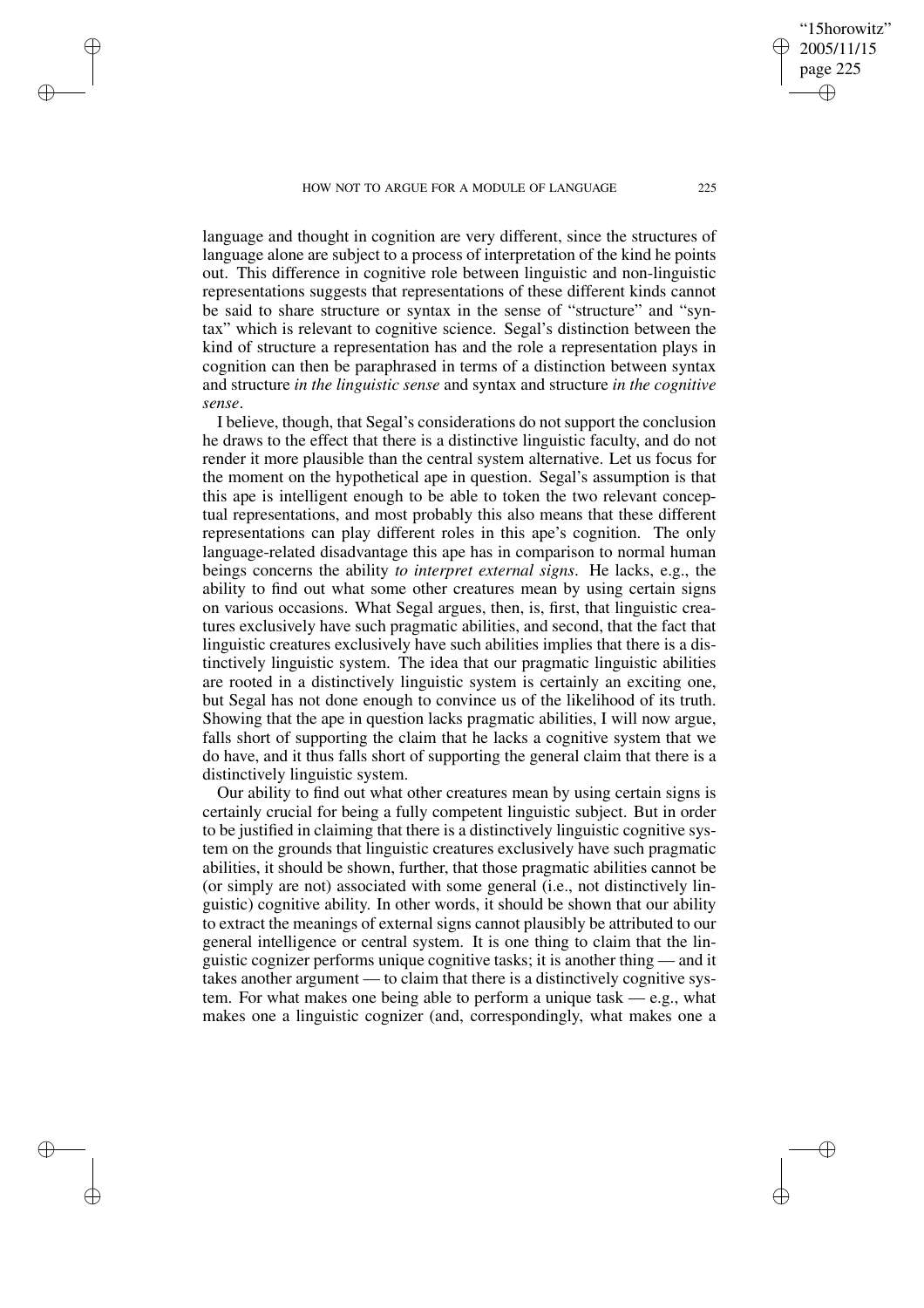"15horowitz" 2005/11/15 page 226 ✐ ✐

✐

✐

#### 226 AMIR HOROWITZ

non-linguistic cognizer) — may be attributed to various factors, and not necessarily to one's having (or, correspondingly, to one's lacking) a distinctive cognitive system. The specific cognitive task of assigning meanings to external signs does not seem to be any different in this respect (I would even say that it is naturally interpreted as "a general intelligence task" — see below); Segal, at any rate, does not attempt to convince us that the ability to perform it should be attributed to a distinctive faculty.

Segal might protest that his example illustrates more than the mere fact that linguistic competence includes the ability to interpret external signs. But what more can it be taken to illustrate? The fact that the example concerns occurrences of signs with identical surface forms (or the more specific character of the example) cannot bring him closer to his target — it can only serve to show that sometimes the pragmatic-interpretative task is complicated. This complexity of the task in question does not make it any more reasonable to assume that it is performed by a specific cognitive faculty rather than by our general intelligence. For the complication in the case Segal points out appears to be an intellectual one. Indeed, it is not easy to imagine an ape who is sophisticated enough to token the two conceptual representations with which Segal's example is concerned, but who is incapable to form a reasonable belief as to whether a certain external sign is to be interpreted as carrying the meaning of the first or that of the second. This complication is not one which concerns, e.g., multiplicity of data the choosing among which can only be reasonably attributed to a domain-specific system designed to handle this rather than that kind of linguistic structures. So such a complexity should not disturb one who believes that the pragmatic-interpretative ability is to be attributed to our general intelligence. Performing the task in question involves a calculation that takes into account various contextual factors, and there is no *a priori* reason to believe that such a calculation can only be performed by a linguistic cognitive module, or even that it is more likely that it is performed by such a module. $2^2$ 

We can better realize this point by considering, again, Segal's example.

(1) Mary's Ferrari is faster than any Lotus.

(2) If [Mary's Ferrari is faster than any Lotus], Pete will eat his hat.

It is not the fact that "any" in (1) cannot but be interpreted as meaning *every*, from which Segal infers the existence of a distinctively linguistic cognitive

✐

✐

✐

<sup>&</sup>lt;sup>2</sup> Problems of context and relevance pose, of course, extremely difficult challenges for cognitive science, but it is hard to see how the specific challenge that pragmatic interpretation poses *in this regard* can be softened by postulating a language module. Segal does not allude to this issue.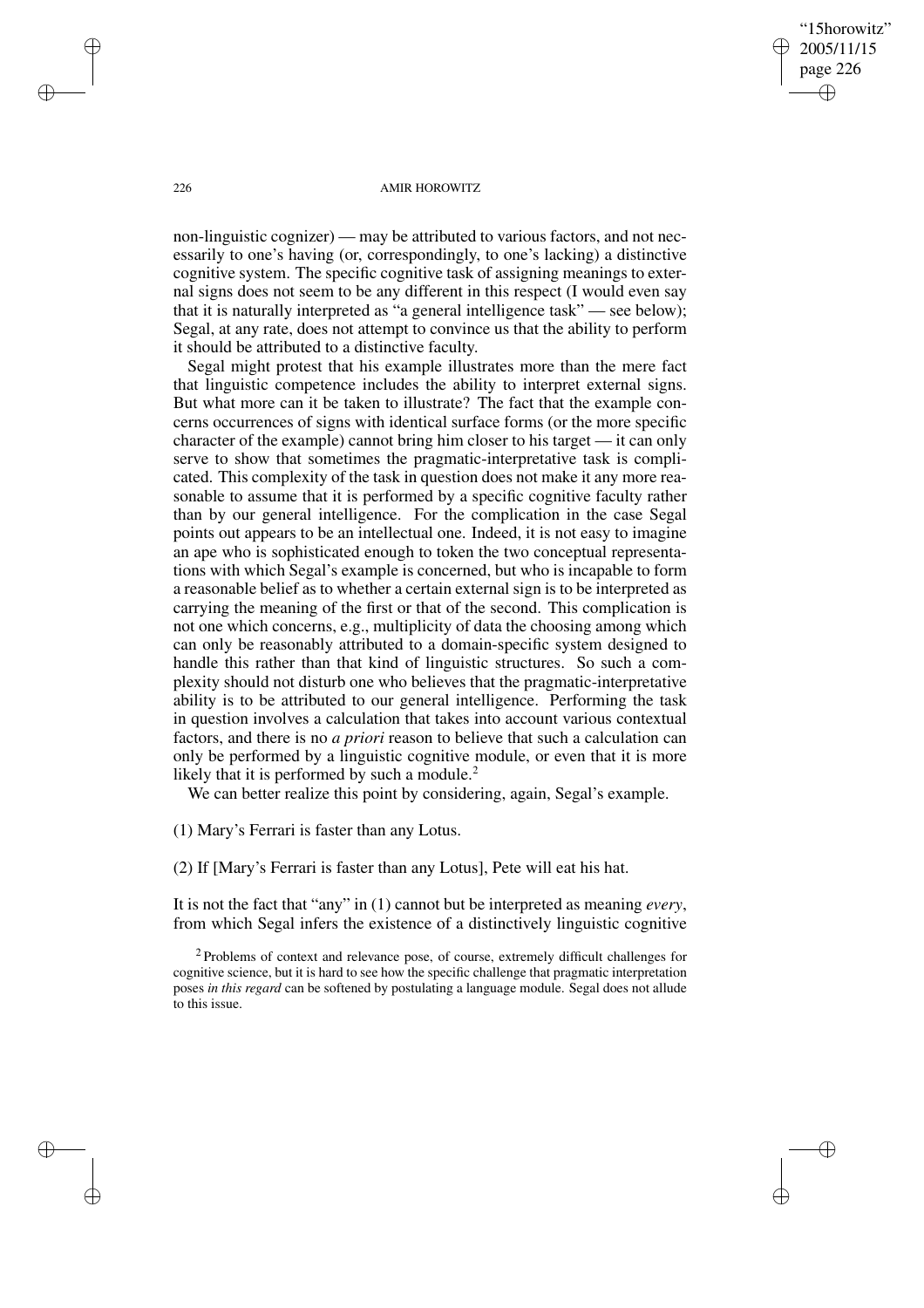#### HOW NOT TO ARGUE FOR A MODULE OF LANGUAGE 227

system; nor is it the fact that many words (including logical words like "any", "or", etc.) have different meanings on different occasions. Rather, it is the fact that we can specify when, e.g., "any" is to be mapped to the concept *every* and when it is to be mapped to the concept *at least one* (pp. 127–28). However, we can certainly know this by using our standard reasoning abilities. We may think, e.g., that since Pete believes that Mary's Ferrari is the worst car on earth, then taking "any" in (2) to mean *at least one* is (though not the only possible interpretation) the most plausible interpretation. Under such circumstances, that is, reason simply prefers this interpretation. Or we may think, alternatively, that since Pete believes that Mary's Ferrari is a relatively good car, then taking "any" in (2) to mean *every* is the most plausible interpretation. Under these latter circumstances, reason prefers this latter interpretation of "any".<sup>3</sup> It is then just plausible to assume that it is our standard reasoning abilities — our general abilities to figure out what is reasonable, coherent, etc. — which underlie our endorsements of these interpretations. These interpretations simply appear to be the most rationally acceptable interpretations, respectively, under the different circumstances, and it is our (general) rational skills which are fit to figure this out, and, consequently, to choose the interpretation which is (rationally) called for in each case. Such examples, therefore, present no good reasons for avoiding the more parsimonious central system explanation and for postulating a distinctively linguistic system. Further justification is required for preferring an explanation in terms of a specializing system.

It is worth noting that Segal's example might be understood differently. It might be thought that his point is not that when embedded, the sentence "Mary's Ferrari is faster than any Lotus" has two possible interpretations, and that we can specify when "any" means *at least one* and when it means *every*. Rather, Segal's point might be that although, when embedded, this sentence indeed has two possible interpretations, when unembedded it only has one. In (2), the sentence can mean that Mary's car is faster than some

<sup>3</sup> Here is a simple example in which *logical considerations* dictate the interpretation of "any" in (2) as *every*. Suppose that a logic textbook offers the following as an example of modus ponens:

(1) Mary's Ferrari is faster than any Lotus.

(2) If [Mary's Ferrari is faster than any Lotus], Pete will eat his hat.

Therefore,

✐

✐

✐

✐

(3) Pete will eat his hat.

On the assumption that this is modus ponens, (1) and the antecedent of (2) are identical in meaning, and "any" in (2) means *every*.

"15horowitz" 2005/11/15 page 227

✐

✐

✐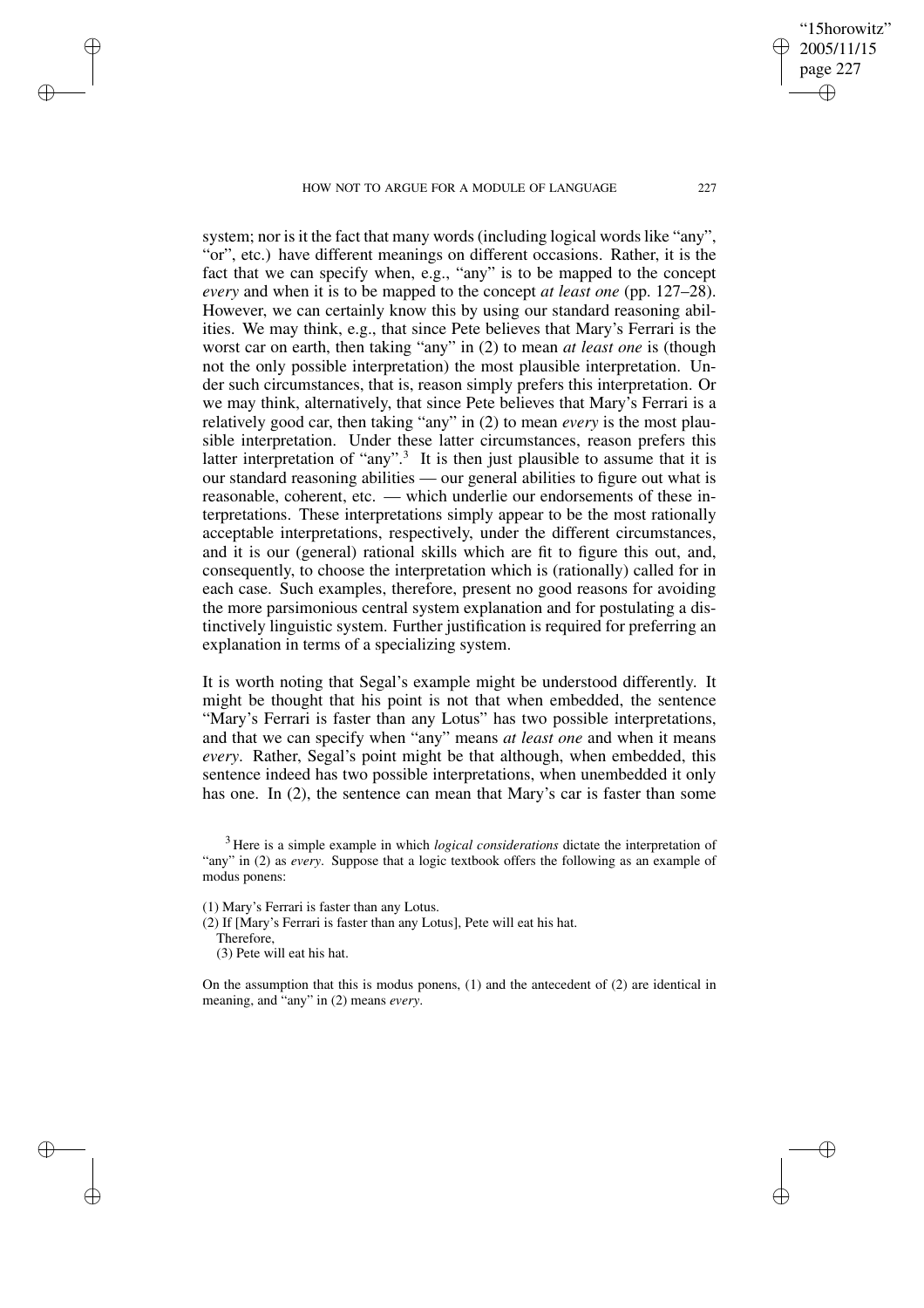✐

✐

#### 228 AMIR HOROWITZ

Lotus; in (1), it simply cannot. How do we know, then, when either interpretation is possible, and when only one is?<sup>4</sup>

I think that understanding Segal in this way clashes with some of his central claims, but let us consider his argument under this interpretation. On this interpretation, Segal's point comes down to this: how do we know that in one context (i.e., when unembedded) a word cannot but have one meaning, whereas in another context (when embedded in a certain sentence) it can have either one of two meanings? We can see that this point is much weaker than the one I attributed to Segal. For of course the linguistic context may make a difference to meanings of occurrences of words. Since the context in the example under consideration is on the surface, it is a very long shot to assume that a distinctive linguistic faculty is required to explain how we can know that in one case two meanings are possible and in another only one. As far as this linguistic phenomenon is concerned, then, it appears to be even more natural to prefer the more parsimonious explanation and to attribute this knowledge to our (general) rational skills.

III

Segal is right to point out the difference between the cognitive roles of natural language representations and Mentalese representations. This difference ensues from the fact that processing language concerns external signs and their interpretation whereas non-linguistic cognitive activities do not involve interpretation of the same kind, and, we may say, the fact that "having a representation with a certain structure in one's head is one thing and being able to assign such a structure to a perceptually presented item is quite another." (p.  $128$ )<sup>5</sup> So processing natural language sentences involves performing unique cognitive tasks. But so do, for example, our mathematical thinking, our folk physical thinking, or our folk psychological thinking, and each of these facts does not by itself support, respectively, the views that we have a mathematical cognitive module, a folk physical module, or a folk psychological module; these views are highly contested and require further argumentation and evidence. The difference Segal points out between language and thought, then, while certainly a significant one, does not by itself

✐

✐

✐

<sup>&</sup>lt;sup>4</sup> A reader of an earlier version of this paper understood Segal in this way.

 $5$  The "of the same kind" locution is inserted since it seems to me evident that our cognitive engagement with non-linguistic representations, even such which lack the syntactic structure of natural language sentences, sometimes involve an interpretative activity which, in an important respect, is similar to the linguistic interpretative activity. Think, for example, of the famous duck/rabbit. But my argument does not depend on this point.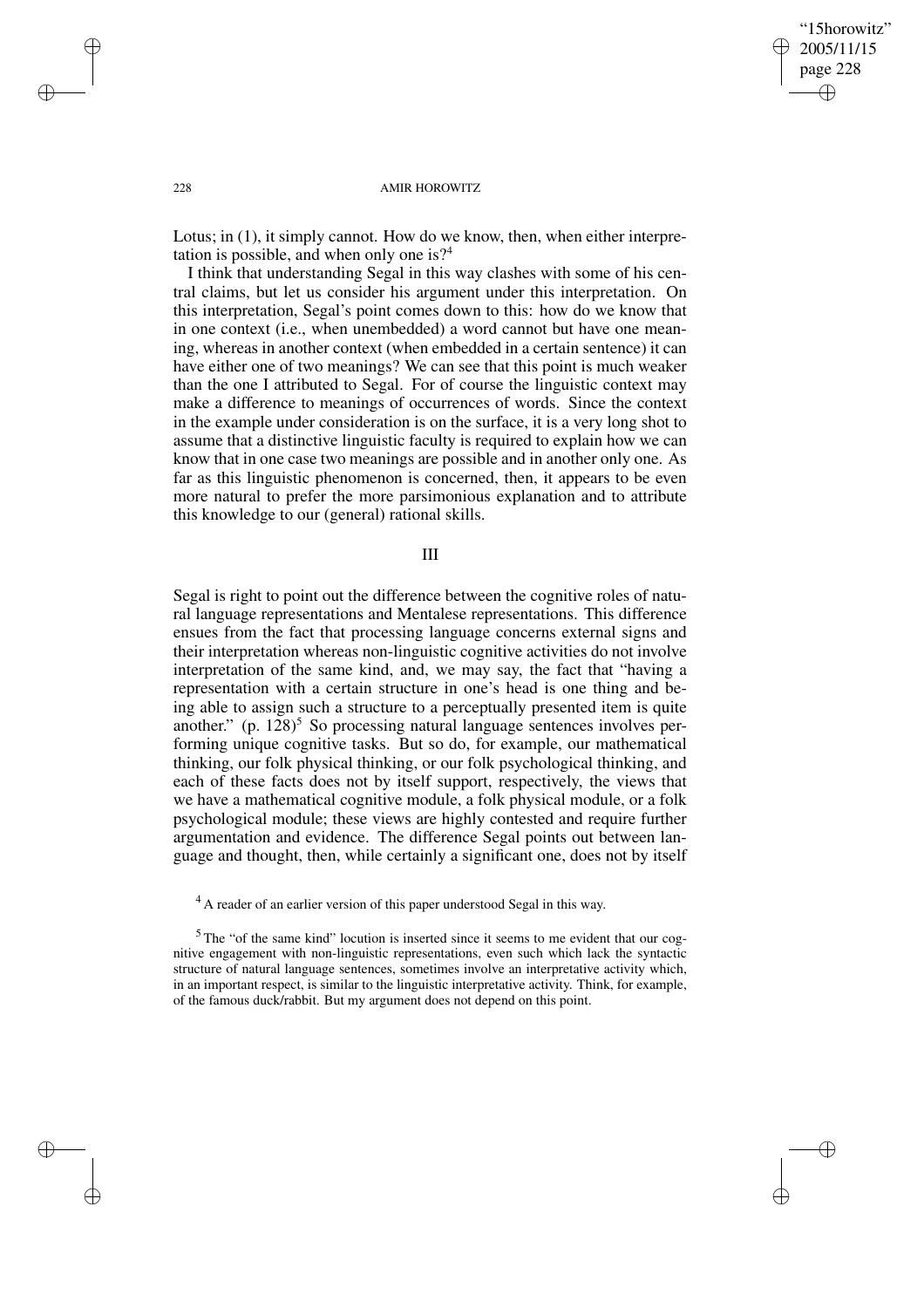HOW NOT TO ARGUE FOR A MODULE OF LANGUAGE 229

✐

✐

✐

✐

warrant the strong conclusion Segal takes it to warrant; as we saw, it falls short of making it more plausible than the (central system) alternative.

I by no means argue that there are no reasons to believe that there is a distinctively linguistic system. For one thing, one may reject the idea that the cognitive tasks Segal points out are performed by a distinctively linguistic system, yet accept the existence of a distinctively UG-orientated syntactic system.<sup>6</sup> For another thing, neither do I argue that the task of assigning meanings to external signs is not performed by a distinctively linguistic (or even by a distinctively pragmatic) cognitive system. Segal's consideration in favor of this idea, I argue, fall short of vindicating it, but there may well be other considerations that support it. Perhaps considerations having to do with the (alleged) fastness or automatic nature of linguistic interpretation, or considerations concerning the pragmatic performance of people with various brain damages, can support this idea.<sup>7</sup> At any rate, I suspect that the relevant considerations are likely to be heavily empirical considerations — considerations which are much closer to the empirical end of the spectrum than the considerations advanced by Segal.

> The Open University of Israel Department of History, Philosophy and Jewish Studies 108 Ravutzki Street, Ra'anana, Israel E-mail: amirho@openu.ac.il

# **REFERENCES**

Bickerton, D. 1996. *Language and Human Behaviour.* UCL Press, London. Fodor, J.A. 1983. *The Modularity of Mind.* MIT Press, Cambridge (MA).

- Fodor, J.A. 1987. "Modules, Frames, Fridgeons, Sleeping Dogs, and the Music of the Spheres", in J.L. Garfield (ed.), *Modularity in Knowledge Representation and Natural-Language Understanding.* MIT Press, Cambridge, MA, pp. 25–36.
- Kasher, A. 1994. "Pragmatics and Chomsky's Research Program", in *The Chomskyan Turn.* A. Kasher (ed.), Blackwell, Oxford, pp. 122–49.
- Larson, R. and Segal, G. 1995 *Knowledge of Meaning: an Introduction.* MIT Press, Cambridge (MA).

<sup>6</sup> Though making the case for the existence of such a system is also anything but simple. See, e.g., Putnam 1967. And see Segal's views on the matter in Larson and Segal 1995.

<sup>7</sup> The research of Kasher and others aims at establishing the existence of a pragmatic module by studying brain-damaged people who suffer from "pragmatic deficiencies", such as the inability to understand metaphorical language (see., e.g., Kasher 1994).

"15horowitz" 2005/11/15 page 229

✐

✐

✐